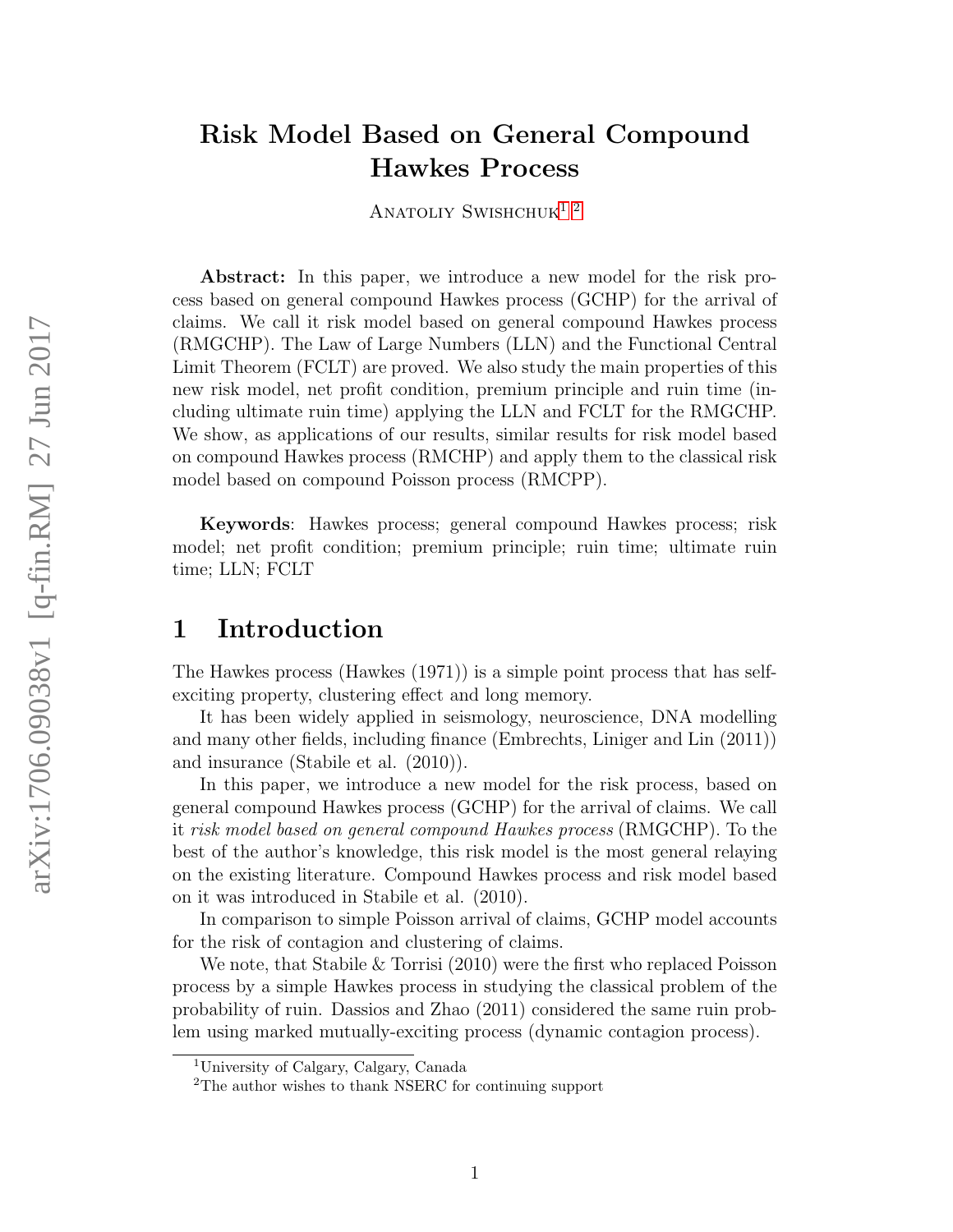Jang & Dassios (2012) implement Dassios & Zhao (2011) to calculate insurance premiums and suggest higher premiums should be set up in general across different insurance product lines. Semi-Markov risk processes and their optimal control and stability were first introduced in Swishchuk & Goncharova (1998) and studied and developed in Swishchuk (2000).

Compound Hawkes processes were applied to Limit Order Books in Swishchuk, Chavez-Casillas, Elliott and Remillard (2017). General compound Hawkes processes have also been applied to LOB in Swishchuk (2017). The general compound Hawkes process was first introduced in Swishchuk (2017) to model a risk process in insurance.

The paper is organized as follows. Section 2 is devoted to the description of Hawkes process. Section 3 contains Law of Large Numbers (LLN) and Functional Central Limit Theorem (FCLT) for RMGCHP. Section 4 contains applications of LLN and FCLT, including net profit condition, premium principle, ruin and ultimate ruin probabilities, and the probability density function of the time to ruin for RMGCHP. Section 5 describes applications of the results from Section 4 to the risk model based on compound Hawkes process (RMCHP). Section 5 contain the applications of the results from Section 5 to the classical risk model based on compound Poisson process (RMCPP), just for the completeness of the presentation. And Section 6 concludes the paper and highlights future work.

# 2 Hawkes, General Compound Hawkes Process (GCHP) and Risk Model based on GCHP

In this section we introduce Hawkes and general compound Hawkes processes and give some of their properties. We also introduce the risk model based on GCHP.

### 2.1 Hawkes Process

Definition 1 (Counting Process). A counting process is a stochastic process  $N(t)$ ,  $t \geq 0$ , taking positive integer values and satisfying:  $N(0) = 0$ . It is almost surely finite, and is a right-continuous step function with increments of size  $+1$ . (See, e.g., Daley and Vere-Jones (1988)).

Denote by  $\mathcal{F}^{N}(t)$ ,  $t \geq 0$ , the history of the arrivals up to time t, that is,  ${\{\mathcal{F}^N(t), t \geq 0\}}$ , is a filtration, (an increasing sequence of  $\sigma$ -algebras).

A counting process  $N(t)$  can be interpreted as a cumulative count of the number of arrivals into a system up to the current time t.

The counting process can also be characterized by the sequence of random arrival times  $(T_1, T_2, ...)$  at which the counting process  $N(t)$  has jumped. The process defined by these arrival times is called a point process.

Definition 2 (Point Process). If a sequence of random variables  $(T_1, T_2, \ldots)$ , taking values in  $[0, +\infty)$ , has  $P(0 \leq T_1 \leq T_2 \leq \ldots) = 1$ , and the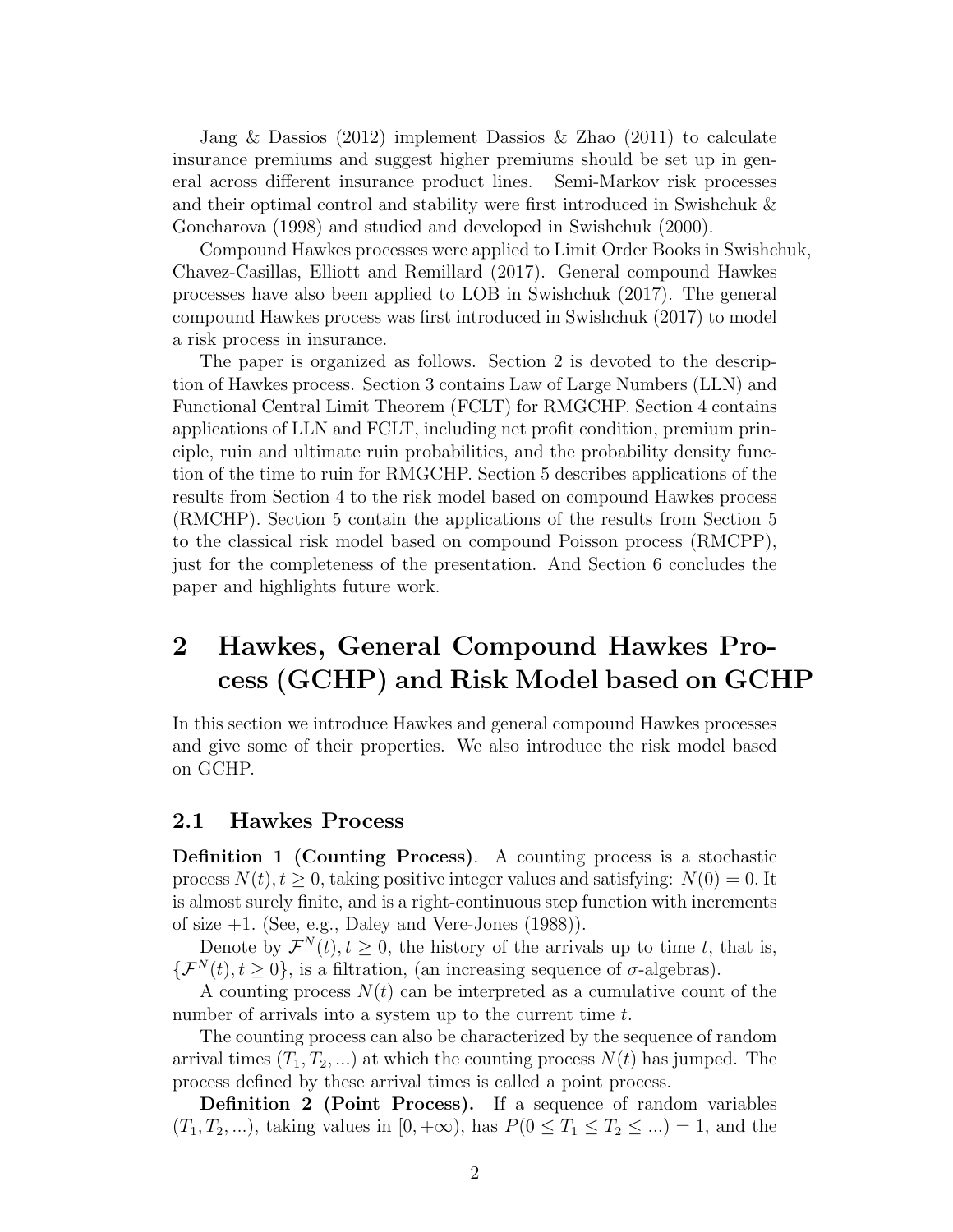number of points in a bounded region is almost surely finite, then,  $(T_1, T_2, ...)$ is called a point process. (See, e.g., Daley, D.J. and Vere-Jones, D. (1988)).

Definition 3 (Conditional Intensity Function). Consider a counting process  $N(t)$  with associated histories  $\mathcal{F}^{N}(t), t \geq 0$ . If a non-negative function  $\lambda(t)$  exists such that

$$
\lambda(t) = \lim_{h \to 0} \frac{E[N(t+h) - N(t)|\mathcal{F}^N(t)]}{h},\tag{1}
$$

then it is called the conditional intensity function of  $N(t)$ . We note, that sometimes this function is called the hazard function.

Definition 4 (One-dimensional Hawkes Process) (Hawkes (1971)). The one-dimensional Hawkes process is a point point process  $N(t)$  which is characterized by its intensity  $\lambda(t)$  with respect to its natural filtration:

$$
\lambda(t) = \lambda + \int_0^t \mu(t - s) dN(s), \qquad (2)
$$

where  $\lambda > 0$ , and the response function  $\mu(t)$  is a positive function and satisfies  $\int_0^{+\infty} \mu(s)ds < 1.$ 

The constant  $\lambda$  is called the background intensity and the function  $\mu(t)$ is sometimes also called the excitation function. We suppose that  $\mu(t) \neq 0$  to avoid the trivial case, which is, a homogeneous Poisson process. Thus, the Hawkes process is a non-Markovian extension of the Poisson process.

The interpretation of equation (2) is that the events occur according to an intensity with a background intensity  $\lambda$  which increases by  $\mu(0)$  at each new event then decays back to the background intensity value according to the function  $\mu(t)$ . Choosing  $\mu(0) > 0$  leads to a jolt in the intensity at each new event, and this feature is often called a self-exciting feature, in other words, because an arrival causes the conditional intensity function  $\lambda(t)$  in  $(1)-(2)$  to increase then the process is said to be self-exciting.

With respect to definitions of  $\lambda(t)$  in (1) and  $N(t)$  (2), it follows that

$$
P(N(t+h) - N(t) = m | \mathcal{F}^N(t)) = \begin{cases} \lambda(t)h + o(h), & m = 1\\ o(h), & m > 1\\ 1 - \lambda(t)h + o(h), & m = 0. \end{cases}
$$

We should mention that the conditional intensity function  $\lambda(t)$  in (1)-(2) can be associated with the compensator  $\Lambda(t)$  of the counting process  $N(t)$ , that is:

$$
\Lambda(t) = \int_0^t \lambda(s)ds.
$$
 (3)

Thus,  $\Lambda(t)$  is the unique  $\mathcal{F}^N(t)$ ,  $t \geq 0$ , predictable function, with  $\Lambda(0) = 0$ , and is non-decreasing, such that

$$
N(t) = M(t) + \Lambda(t) \quad a.s.,
$$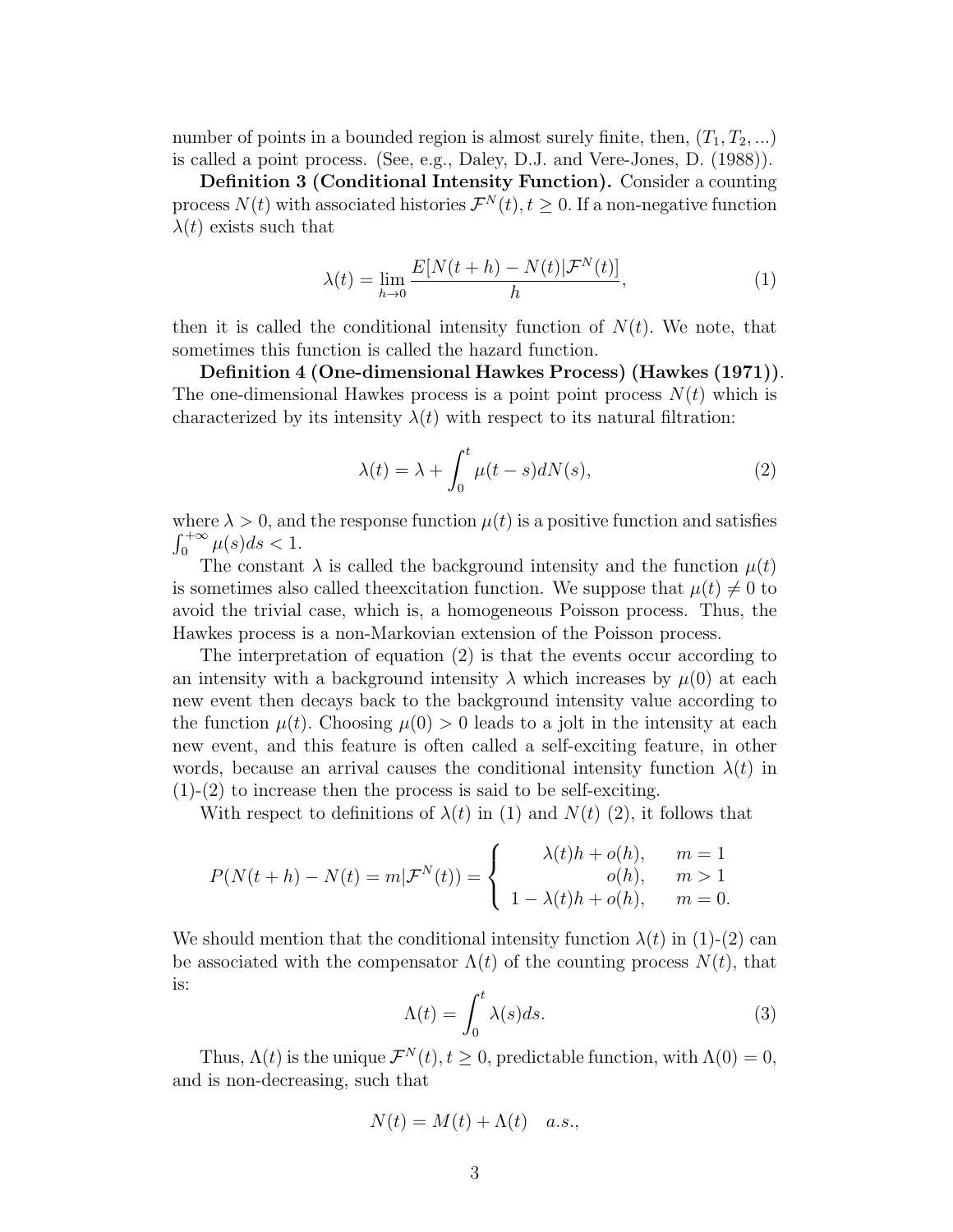where  $M(t)$  is an  $\mathcal{F}^{N}(t), t \geq 0$ , local martingale (This is the Doob-Meyer decomposition of N.)

A common choice for the function  $\mu(t)$  in (2) is one of exponential decay:

$$
\mu(t) = \alpha e^{-\beta t},\tag{4}
$$

with parameters  $\alpha, \beta > 0$ . In this case the Hawkes process is called the Hawkes process with exponentially decaying intensity.

Thus, the equation (2) becomes

$$
\lambda(t) = \lambda + \int_0^t \alpha e^{-\beta(t-s)} dN(s),\tag{5}
$$

We note, that in the case of (4), the process  $(N(t), \lambda(t))$  is a continuous-time Markov process, which is not the case for the choice (2).

With some initial condition  $\lambda(0) = \lambda_0$ , the conditional density  $\lambda(t)$  in (5) with the exponential decay in (4) satisfies the SDE

$$
d\lambda(t) = \beta(\lambda - \lambda(t))dt + \alpha dN(t), \quad t \ge 0,
$$

which can be solved (using stochastic calculus) as

$$
\lambda(t) = e^{-\beta t} (\lambda_0 - \lambda) + \lambda + \int_0^t \alpha e^{-\beta(t-s)} dN(s),
$$

which is an extension of  $(5)$ .

Another choice for  $\mu(t)$  is a power law function:

$$
\lambda(t) = \lambda + \int_0^t \frac{k}{(c + (t - s))^p} dN(s) \tag{6}
$$

for some positive parameters  $c, k, p$ .

This power law form for  $\lambda(t)$  in (6) was applied in the geological model called Omori's law, and used to predict the rate of aftershocks caused by an earthquake.

Many generalizations of Hawkes processes have been proposed. They include, in particular, multi-dimensional Hawkes processes, non-linear Hawkes processes, mixed diffusion-Hawkes models, Hawkes models with shot noise exogenous events, Hawkes processes with generation dependent kernels.

## 2.2 General Compound Hawkes Process (GCHP)

Definition 7 (General Compound Hawkes Process (GCHP)). Let  $N(t)$  be any one-dimensional Hawkes process defined above. Let also  $X_n$ be ergodic continuous-time finite (or possibly infinite but countable) state Markov chain, independent of  $N(t)$ , with space state X, and  $a(x)$  be any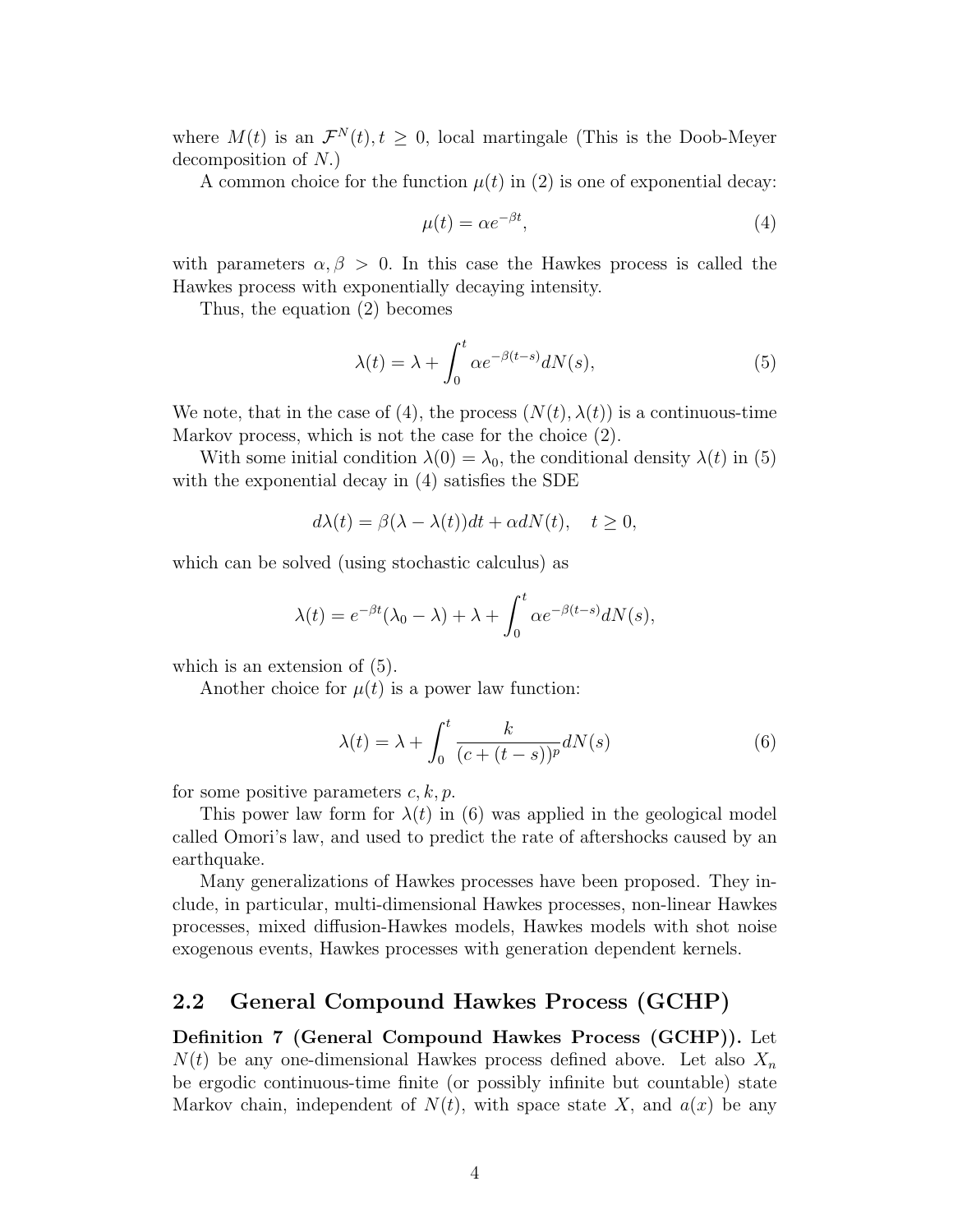bounded and continuous function on X. The general compound Hawkes process is defined as

$$
S_t = S_0 + \sum_{k=1}^{N(t)} a(X_k).
$$
 (7)

#### Some Examples of GCHP

**1. Compound Poisson Process**:  $S_t = S_0 + \sum_{k=1}^{N(t)} X_k$ , where  $N(t)$  is a Poisson process and  $a(X_k) = X_k$  are i.i.d.r.v.

**2. Compound Hawkes Process**:  $S_t = S_0 + \sum_{k=1}^{N(t)} X_k$ , where  $N(t)$  is a Hawkes process and  $a(X_k) = X_k$  are i.i.d.r.v.

3. Compound Markov Renewal Process:  $S_t = S_0 + \sum_{k=1}^{N(t)} a(X_k)$ , where  $N(t)$  is a renewal process and  $X_k$  is a Markov chain.

## 2.3 Risk Model based on General Compound Hawkes Process

Definition 8 (RMGCHP: Finite State MC). We define the risk model  $R(t)$  based on GCHP as follows:

$$
R(t) := u + ct - \sum_{k=1}^{N(t)} a(X_k),
$$
\n(8)

where  $u$  is the initial capital of an insurance company,  $c$  is the rate of at which premium is paid,  $X_k$  is continuous-time Markov chain in state space  $X = \{1, 2, ..., n\}, N(t)$  is a Hawkes process,  $a(x)$  is continuous and bounded function on X).  $N(t)$  and  $X_k$  are independent.

Definition 8'. (RMGCHP: Infinite State MC). We define the risk model  $R(t)$  based on GCHP for infinite state but countable Markov chain as follows:

$$
R(t) := u + ct - \sum_{k=1}^{N(t)} a(X_k).
$$
 (8')

Here:  $X = \{1, 2, ..., n, ...\}$ -infinite but countable space of states for Markov chain  $X_k$ .

#### Some Examples of RMGCHP

1. Classical Risk Process (Cramer-Lundberg Risk Model): If  $a(X_k) = X_k$  are i.i.d.r.v. and  $N(t)$  is a homogeneous Poisson process, then  $R(t)$  is a classical risk process also known as the Cramer-Lundberg risk model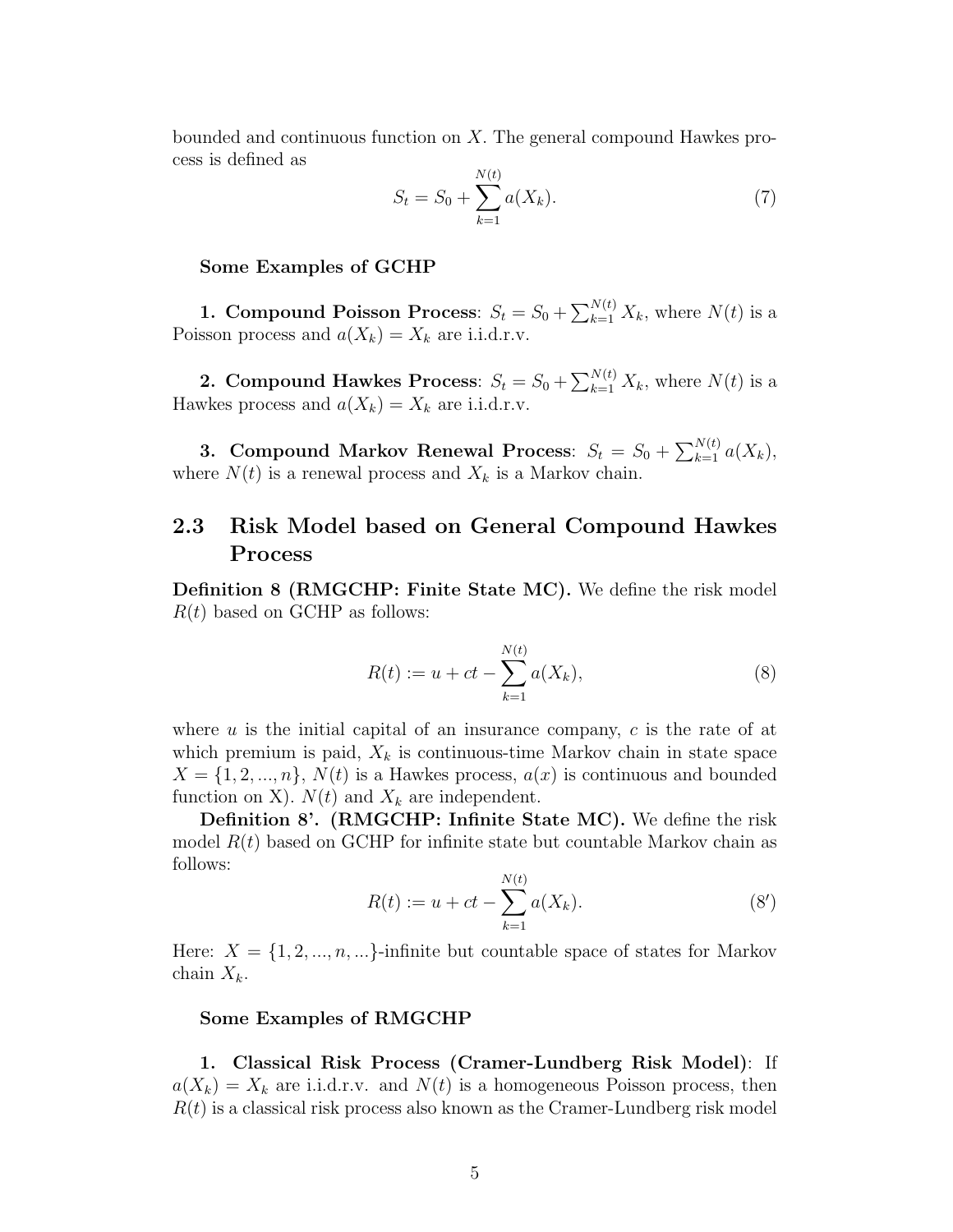(see Asmussen and Albrecher (2010)). In the latter case we have compound Poisson process (CPP) for the outgoing claims.

**Remark 1.** Using this analogy, we call our risk process as a risk model based on general compound Hawkes process (GCHP).

2. Risk Model based on Compound Hawkes Process: If  $a(X_k)$  =  $X_k$  are i.i.d.r.v. and  $N(t)$  is a Hawkes process, then  $R(t)$  is a risk process with non-stationary Hawkes claims arrival introduced in Stabile et al. (2010).

# 3 LLN and FCLT for RMGCHP

In this section we present LLN and FCLT for RMGCHP.

## 3.1 LLN for RMGCHP

**Theorem 1 (LLN for RMGCHP)**. Let  $R(t)$  be the risk model (RMGCHP) defined above in  $(8)$ , and  $X_k$  be an ergodic Markov chain with stationary probabilities  $\pi_n^*$ . Then

$$
\lim_{t \to +\infty} \frac{R(t)}{t} = c - a^* \frac{\lambda}{1 - \hat{\mu}},\tag{9}
$$

where  $a^* = \sum_{k \in X} a(k) \pi_k^*$ , and  $0 < \hat{\mu} := \int_0^{+\infty} \mu(s) ds < 1$ .

Proof. (Follows from Swishchuk (2017) ('General Compound Hawkes Processes in Limit Order Books', working paper. Available on arXiv: https://arxiv.org/submit/1929048)).

From (8) we have

$$
R(t)/t = u/t + c - \sum_{i=1}^{N(t)} a(X_k)/t.
$$
 (10)

The first term goes to zero when  $t \to +\infty$ . From the other side, w.r.t. the strong LLN for Markov chains (see, e.g., Norris (1997))

$$
\frac{1}{n}\sum_{k=1}^{n}a(X_{k})\rightarrow_{n\to+\infty}a^{*},
$$
\n(11)

where  $a^*$  is defined in (9).

Finally, taking into account (10) and (11), we obtain:

$$
\sum_{i=1}^{N(t)} a(X_k)/t = \frac{N(t)}{t} \frac{1}{N(t)} \sum_{i=1}^{N(t)} a(X_k) \to_{t \to +\infty} a^* \frac{\lambda}{1-\hat{\mu}},
$$

and the result in (9) follows.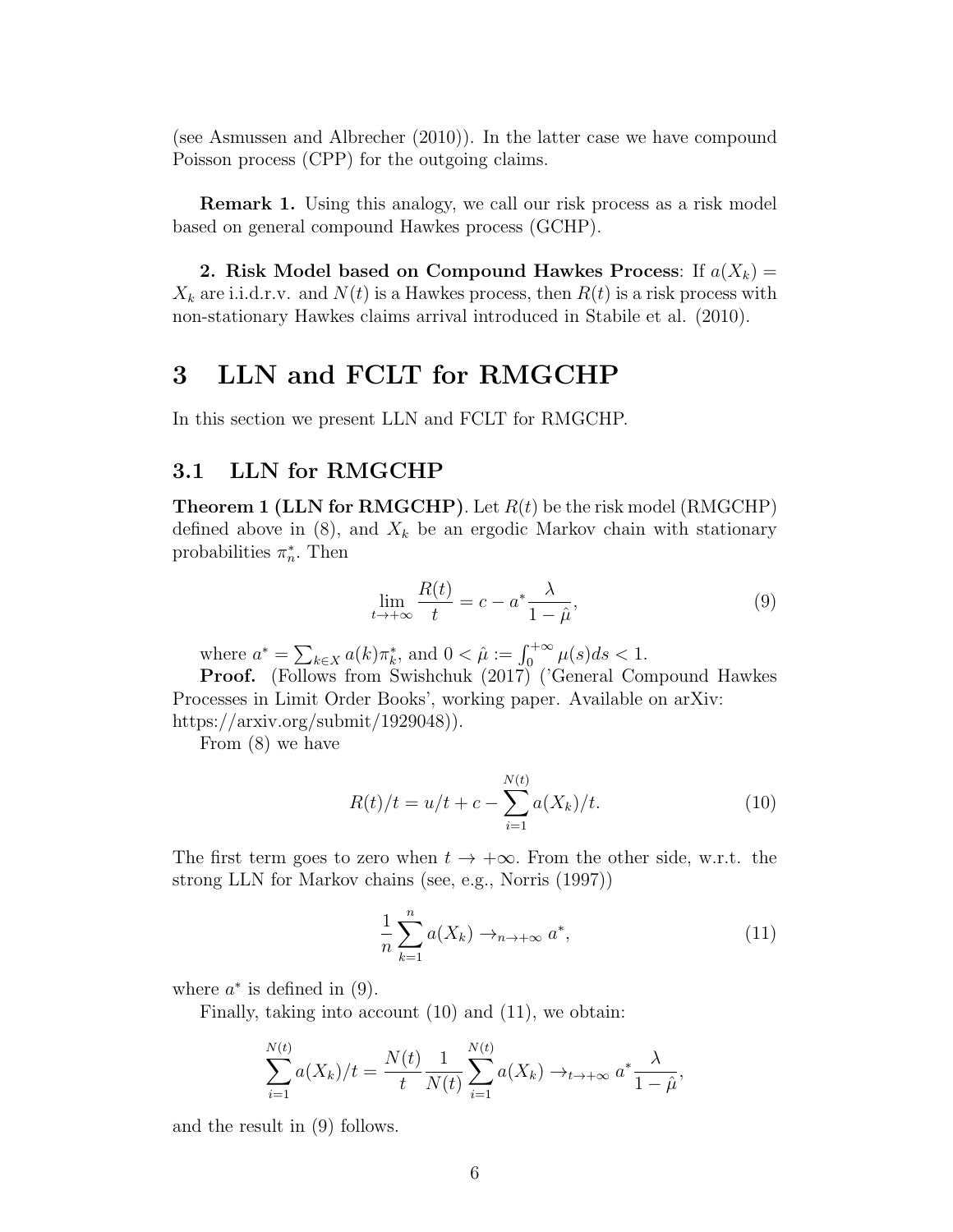We note, that we have used above the result that  $N(t)/t \rightarrow_{t \rightarrow +\infty} \lambda/(1-t)$  $\hat{\mu}$ ). (See, e.g., Bacry, Mastromatteo and Muzy (2015) or Daley, D.J. and Vere-Jones, D. (1988)). Q.E.D.

**Remark 2.** When  $a(X_k) = X_k$  are i.i.d.r.v., then  $a^* = EX_k$ .

**Remark 3.** When  $\mu(t) = \alpha e^{-\beta t}$  is exponential, then  $\hat{\mu} = \alpha/\beta$ .

# 3.2 FCLT for RMGCHP

**Theorem 2 (FCLT for RMGCHP).** Let  $R(t)$  be the risk model (RMGCHP) defined above in  $(8)$ , and  $X_k$  be an ergodic Markov chain with stationary probabilities  $\pi_n^*$ . Then

$$
\lim_{t \to +\infty} \frac{R(t) - (ct - a^*N(t))}{\sqrt{t}} = D \sigma \Phi(0, 1),
$$
\n(12)

(or in Skorokhod topology (see Skorokhod (1965))

$$
\lim_{n \to +\infty} \frac{R(nt) - (cnt - a^*N(nt))}{\sqrt{n}} = \sigma W(t)
$$
\n(12')

where  $\Phi(\cdot, \cdot)$  is the standard normal random variable  $(W(t))$  is a standard Wiener process),

$$
\begin{array}{rcl}\n\sigma & := & \sigma^* \sqrt{\lambda/(1-\hat{\mu})}, \\
(\sigma^*)^2 & := & \sum_{i \in X} \pi_i^* v(i), \\
0 < \hat{\mu} & := & \int_0^{+\infty} \mu(s) ds < 1,\n\end{array} \tag{13}
$$

and

$$
v(i) = b(i)^{2}
$$
  
+  $\sum_{j \in X} (g(j) - g(i))^{2} P(i, j) - 2b(i) \sum_{j \in S} (g(j) - g(i)) P(i, j),$   
\n
$$
b = (b(1), b(2), ..., b(n))',
$$
  
\n
$$
b(i) : = a^{*} - a(i),
$$
  
\n
$$
g : = (P + \Pi^{*} - I)^{-1}b,
$$
  
\n
$$
a^{*} := \sum_{i \in X} \pi_{i}^{*} a(i),
$$
\n(14)

P is a transition probability matrix for  $X_k$ ,, i.e.,  $P(i, j) = P(X_{k+1} = j | X_k =$ i),  $\Pi^*$  denotes the matrix of stationary distributions of P and  $g(j)$  is the jth entry of g.

Proof. (Follows from Swishchuk (2017) ('General Compound Hawkes Processes in Limit Order Books', working paper. Available on arXiv: https://arxiv.org/submit/1929048)). From (8) it follows that

$$
R(t)/\sqrt{t} = (u + ct - \sum_{i=1}^{N(nt)} a(X_k))/\sqrt{t},
$$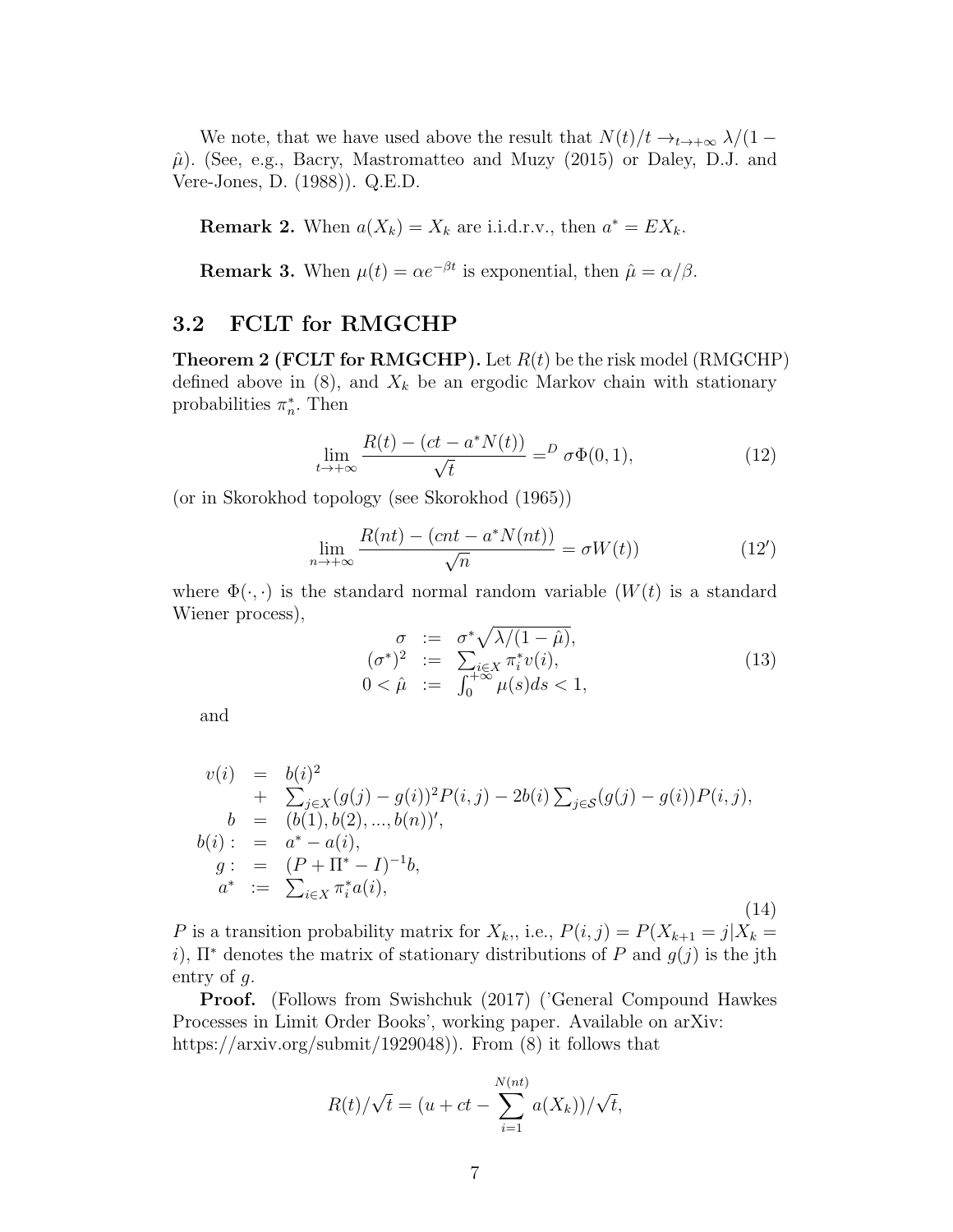and

$$
R(t)/\sqrt{t} = (u + ct + \sum_{i=1}^{N(t)} (a^* - a(X_k)) - N(t)a^*)/\sqrt{t}, \qquad (15)
$$

where  $a^*$  is defined in  $(14)$ .

Therefore,

$$
\frac{R(t) - (ct - N(t)a^*)}{\sqrt{t}} = \frac{u + \sum_{i=1}^{N(t)} (a^* - a(X_k))}{\sqrt{t}}.
$$
 (16)

As long as  $\frac{u}{\sqrt{t}} \rightarrow_{t \rightarrow +\infty} 0$ , we have to find the limit for

$$
\frac{\sum_{i=1}^{N(t)} (a^* - a(X_k))}{\sqrt{t}}
$$

when  $t \to +\infty$ .

Consider the following sums

$$
R_n^* := \sum_{k=1}^n (a(X_k) - \hat{a}^*)
$$
\n(17)

and

$$
U_n^*(t) := n^{-1/2} [(1 - (nt - \lfloor nt \rfloor)) R_{\lfloor nt \rfloor}^* + (nt - \lfloor nt \rfloor)) R_{\lfloor nt \rfloor + 1}^*],\tag{18}
$$

where  $|\cdot|$  is the floor function.

Following the martingale method from Vadori and Swishchuk (2015), we have the following weak convergence in the Skorokhod topology (see Skorokhod (1965)):

$$
\hat{U}_n^*(t) \to_{n \to +\infty} \sigma^* W(t), \tag{19}
$$

where  $\sigma^*$  is defined in (13).

We note again, that w.r.t LLN for Hawkes process  $N(t)$  (see, e.g., Daley, D.J. and Vere-Jones, D. (1988)) we have:

$$
\frac{N(t)}{t} \to_{t \to +\infty} \frac{\lambda}{1 - \hat{\mu}},
$$
\n
$$
\frac{N(nt)}{n} \to_{n \to +\infty} \frac{t\lambda}{1 - \hat{\mu}},
$$
\n(20)

or

where  $\hat{\mu}$  is defined in (13).

Using change of time in (19),  $t \to N(t)/t$ , we can find from (19) and (20):

$$
U_n^*(N(nt)/n) \to_{n \to +\infty} \sigma W(\tau \lambda/(1-\hat{\mu})),
$$

or

$$
U_n^*(N(nt)/n) \to_{n \to +\infty} \sigma \sqrt{\lambda/(1-\hat{\mu})} W(t), \tag{21}
$$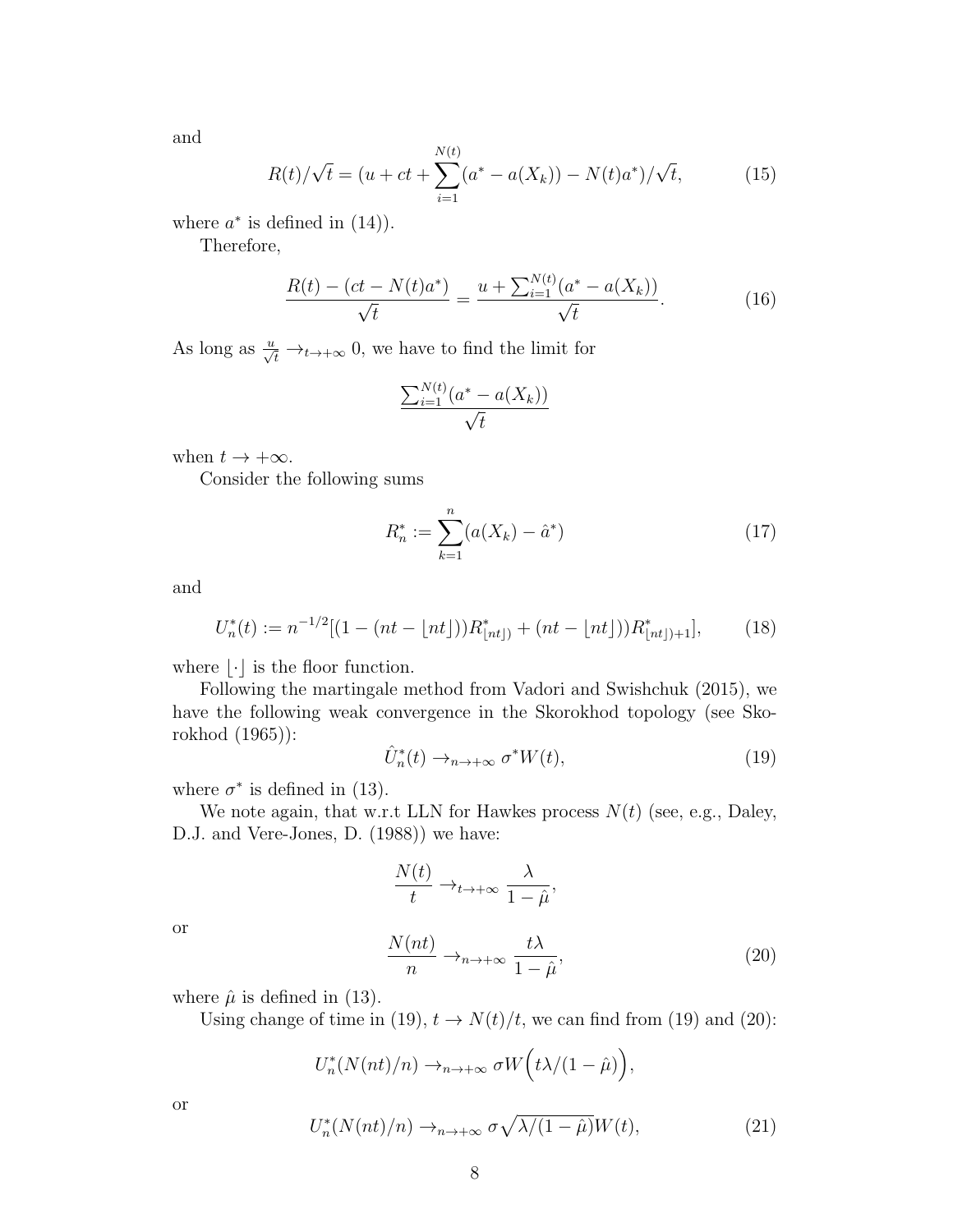where  $W(t)$  is the standard Wiener process, and  $\sigma^*$  and  $\hat{\mu}$  are defined in (13). The result  $(12)$  now follows from  $(15)-(21)$ . Q.E.D.

**Remark 4.** When  $a(X_k) = X_k \in \{+\delta, -\delta\}$  are independent and  $P(1, 2) =$  $P(2, 1) = \pi^* = 1/2$ , then  $a^* = 0$  and  $\sigma^* = +\delta$ .

**Remark 5.** When  $a(X_k) = X_k \in \{+\delta, -\delta\}$  are independent and  $P(1, 2) =$  $P(2, 1) = p$ , then  $\pi^* = 1/2$ ,  $a^* = 0$  and  $(\sigma^*)^2 = \frac{\delta^2 p}{(1 - p)}$ .

**Remark 6.** When  $a(X_k) = X_k \in \{+\delta, -\delta\}$  is two-state Markov chain and  $P(1, 1) = p', P(2, 2) = p$ , then  $a^* = \delta(2\pi^* - 1)$  and

$$
(\sigma^*)^2 = 4\delta^2(\frac{1-p'+\pi^*(p'-p)}{(p+p'-2)^2} - \pi^*(1-\pi^*).
$$

**Remark 7.** When  $a(X_k) = X_k$  are i.i.d.r.v., then  $\sigma^* = Var(X_k)$  in (13) and  $\sigma = Var(X_k)\sqrt{\lambda/(1-\hat{\mu})}$ .

# 4 Applications of LLN and FCLT for RMGCHP

In this section we consider some applications of LLN and FCLT for RMGCHP that include net profit condition, premium principle and ruin and ultimate ruin probabilities.

## 4.1 Application of LLN: Net Profit Condition

From Theorem 1 (LLN for RMGCHP) follows that net profit condition has the following form:

#### Corollary 1 (NPC for RMGCHP).

$$
c > a^* \frac{\lambda}{1 - \hat{\mu}},\tag{22}
$$

where  $a^* = \sum_{k \in X} a(k) \pi_k^*$ .

Corollary 2 (NPC for RMCHP). When  $a(X_k) = X_k$  are i.i.d.r.v., then  $a^* = EX_k$ , and the net profit condition in this case has the form

$$
c > \frac{\lambda}{1 - \hat{\mu}} \times E[X_k].
$$

Corollary 3 (NPC for RMCPP). Of course, in the case of Poisson process  $N(t)$  ( $\hat{\mu} = 0$ ) we have well-known net profit condition:

$$
c > \lambda \times E[X_k].
$$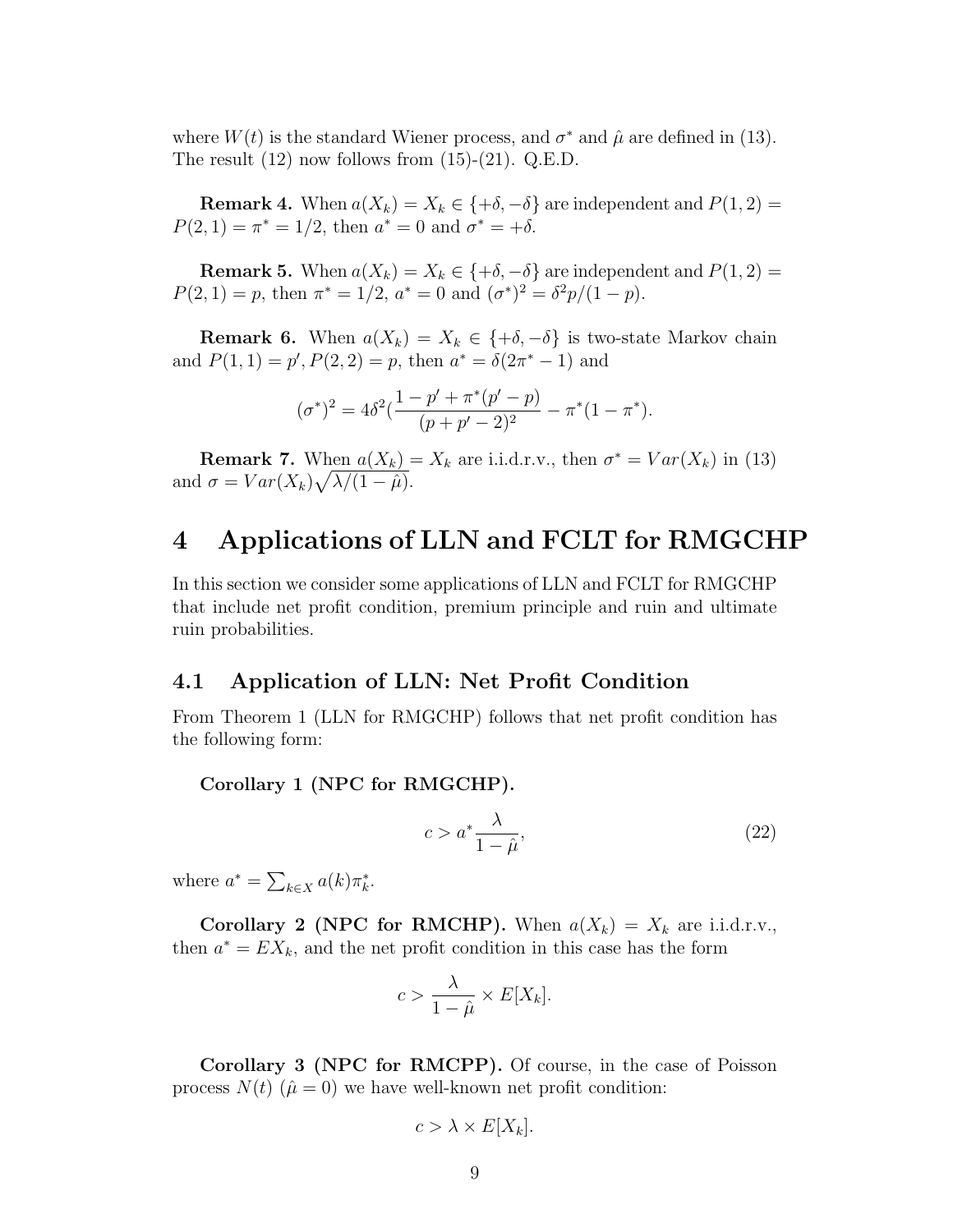## 4.2 Application of LLN: Premium Principle

A premium principle is a formula for how to price a premium against an insurance risk. There many premium principles, and the following are three classical examples of premium principles  $(S_t = \sum_{k=1}^{N(t)} a(X_k))$ :

• The expected value principle:  $c = (1 + \theta) \times E[S_t]/t$ , where the parameter  $\theta > 0$  is the safety loading;

• The variance principle:  $c = E[S_t]/t + \theta \times Var[S_t/t];$ 

• The standard deviation principle:  $c = E[S_t]/t + \theta \times \sqrt{Var[S_t/t]}$ .

We present here the expected value principle as one of the premium principles (that follows from Theorem 1 (LLN for RMGCHP)):

#### Corollary 4 (Premium Principle for RMGCHP)

$$
c = (1 + \theta) \frac{a^* \lambda}{1 - \hat{\mu}},\tag{23}
$$

where the parameter  $\theta > 0$  is the safety loading.

# 4.3 Application of FCLT for RMGCHP: Ruin and Ultimate Ruin Probabilities

## 4.3.1 Application of FCLT for RMGCHP: Approximation of RMGCHP by a Diffusion Process

From Theorem 2 (FCLT for RMGCHP) it follows that risk process  $R(t)$  can be approximated by the following diffusion process  $D(t)$ :

$$
R(t) \approx u + ct - N(t)a^* + \sigma W(t) := u + D(t),
$$

where  $a^*$  and  $\sigma$  are defined above,  $N(t)$  is a Hawkes process and  $W(t)$  is a standard Wiener process.

It means that our diffusion process  $D(t)$  has drift  $(c - a^*\lambda/(1 - \hat{\mu}))$  and diffusion coefficient  $\sigma$ , i.e.,  $D(t)$  is  $N(c-a^*\lambda/(1-\hat{\mu})t, \sigma^2t)$ -distributed.

We use the diffusion approximation of the RMGCHP to calculate the ruin probability in a finite time interval  $(0, \tau)$ .

#### 4.3.2 Application of FCLT for RMGCHP: Ruin Probabilities

The ruin probability up to time  $\tau$  is given by  $(T_u$  is a ruin time)

$$
\psi(u,\tau) = 1 - \phi(u,\tau) = P(T_u < \tau)
$$

$$
= P(\min_{0 < t < \tau} R(t) < 0)
$$

$$
= P(\min_{0 < t < \tau} D(t) < -u).
$$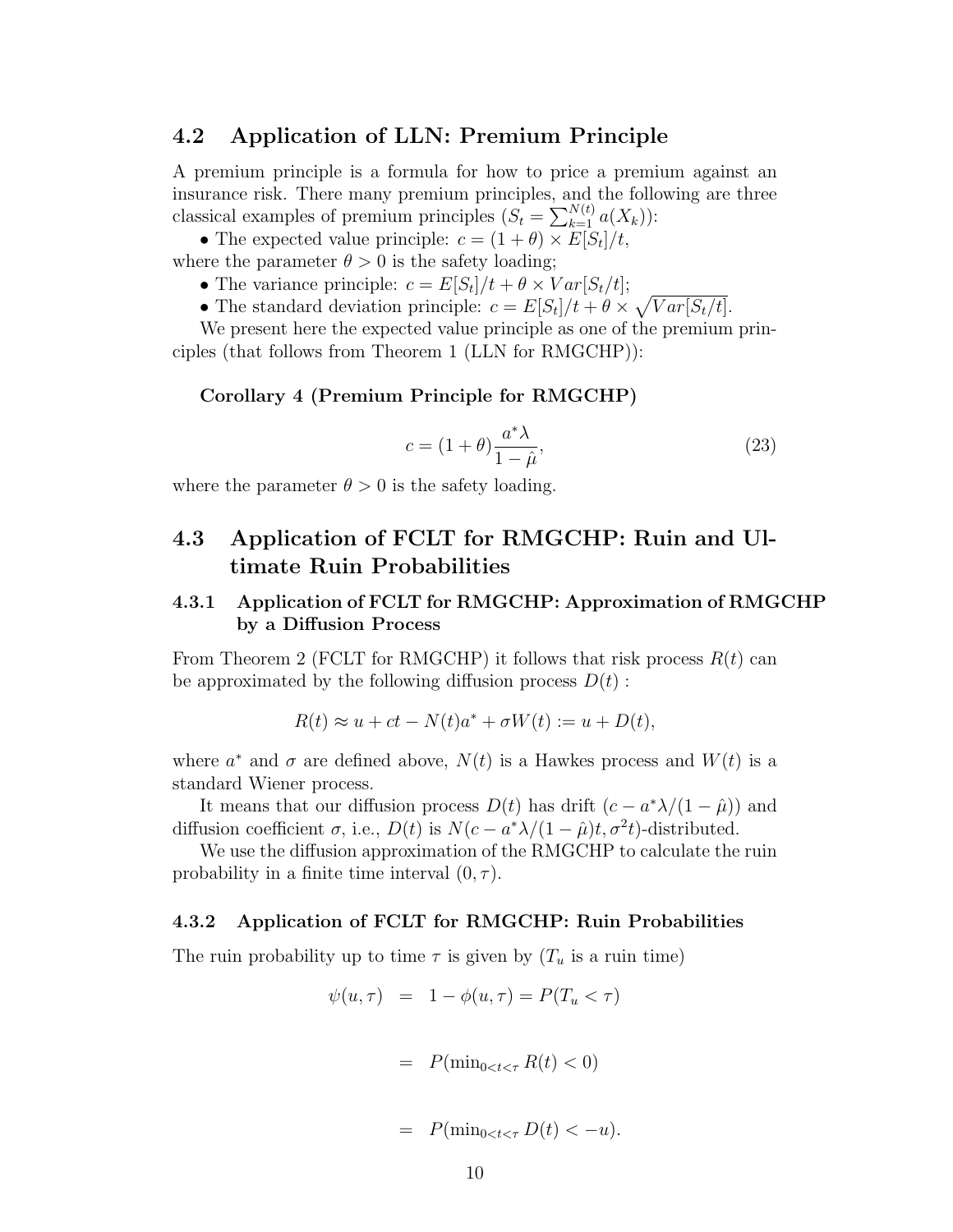Applying now the result for ruin probabilities for diffusion process (see, e.g., Asmussen (2000) or Asmussen and Albrecher (2010)) we obtain the following

Theorem 3 (Ruin Probability for Our Diffusion Process):

$$
\psi(u,\tau) = \Phi\left(-\frac{u + (c - a^*)/(1 - \hat{\mu}))\tau}{\sigma\sqrt{\tau}}\right)
$$
  
+ 
$$
e^{-\frac{2(c - a^*)/(1 - \hat{\mu}))}{\sigma^2}u}\Phi\left(-\frac{u - (c - a^*)/(1 - \hat{\mu}))\tau}{\sigma\sqrt{\tau}}\right),
$$
 (24)

where  $\Phi$  is the standard normal distribution function.

### 4.3.3 Application of FCLT for RMGCHP: Ultimate Ruin Probabilities

Letting  $\tau \to +\infty$  in Theorem 3 above, we obtain:

#### Corollary 5 (The Ultimate Ruin Probability for RMGCHP):

$$
\psi(u) = 1 - \phi(u) = P(T_u < +\infty) = e^{-\frac{2(c - a^* \lambda/(1 - \hat{\mu}))}{\sigma^2}u},
$$
\n(25)

where  $\sigma$  and  $\hat{\mu}$  are defined in Theorem 2 (FCLT for RMGCHP).

# 4.4 Application of FCLT for RMGCHP: The Distribution of the Time to Ruin

From Theorem 3 and Corollary 5 follows:

.

Corollary 6 (The Distribution of the Time to Ruin). The distribution of the time to ruin, given that ruin occurs is:

$$
\frac{\psi(u,\tau)}{\psi(u)} = P(T_u < \tau | T_u < +\infty)
$$
\n
$$
= e^{\frac{2(c-a^*)}{\sigma^2}u} \Phi\left(-\frac{u + (c-a^*)}{\sigma\sqrt{\tau}}\right)
$$
\n
$$
+ \Phi\left(-\frac{u - (c-a^*)}{\sigma\sqrt{\tau}}\right)
$$

Differentiation in previous distribution by  $u$  gives the probability density function  $f_{T_u}(\tau)$  of the time to ruin:

Corollary 7 (The Probability Density Function of the Time to Ruin):

$$
f_{T_u}(\tau) = \frac{u}{\sigma\sqrt{2\pi}} \tau^{-3/2} e^{-\frac{(u - (c - a^*)/((1 - \hat{\mu}))\tau)^2}{2\sigma^2 \tau}}, \quad \tau > 0.
$$
 (26)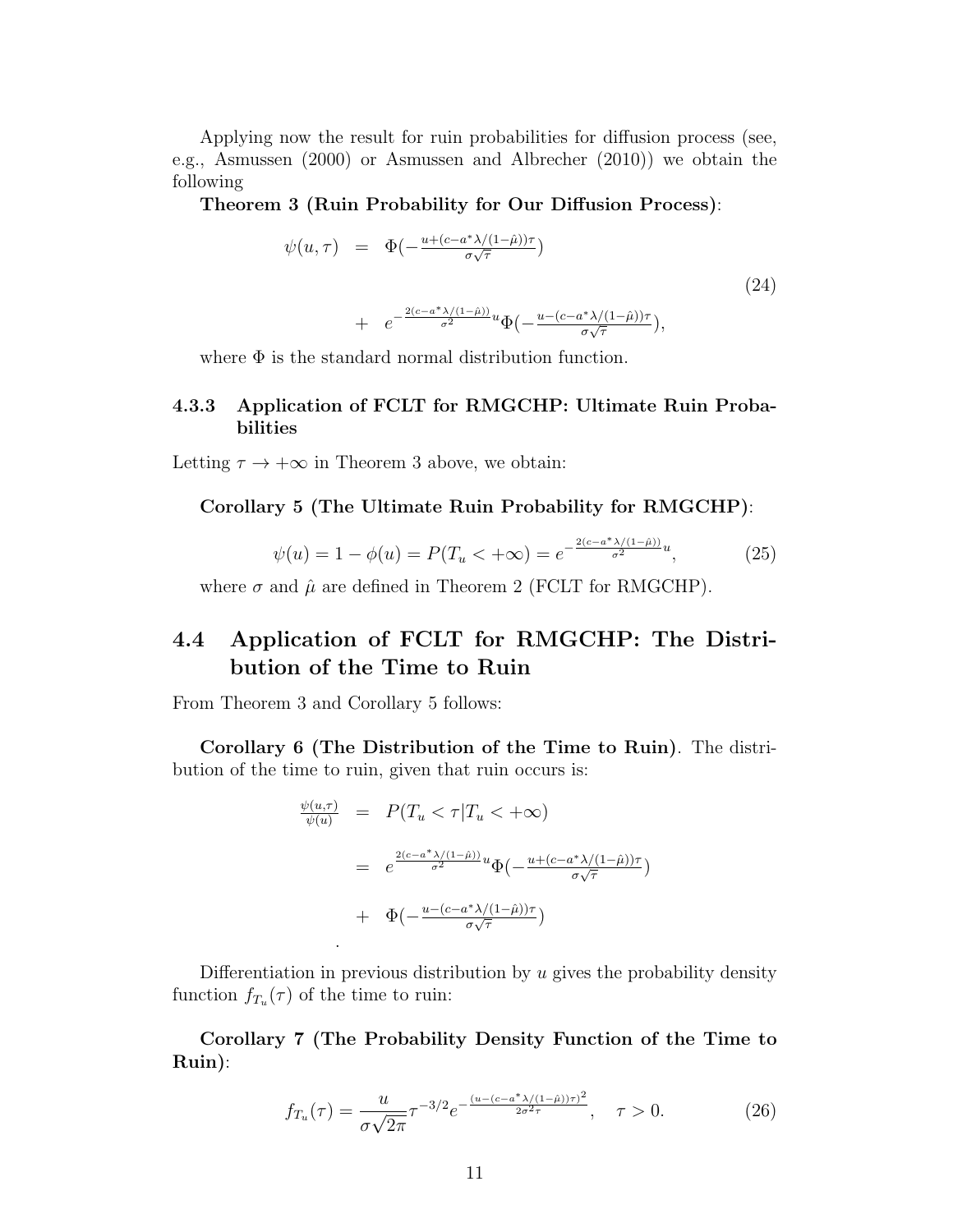Remark 8 (Inverse Gaussian Distribution): Substituting  $u^2/\sigma^2 = a$ and  $u/(c - a^*\lambda/(1 - \hat{\mu})) = b$  in the density function we obtain:

$$
f_{T_u}(\tau) = (\frac{a}{2\pi\tau^3})^{1/2} e^{-\frac{a}{2\tau}(\frac{\tau-b}{\sigma})^2}, \quad \tau > 0,
$$

which is the standard Inverse Gaussian distribution with expected value  $u/(c - a^*\lambda/(1 - \hat{\mu}))$  and variance  $u\sigma^2/(c - a^*\lambda/(1 - \hat{\mu})).$ 

**Remark 9 (Ruin Occurs with**  $P = 1$ ): If  $c = a^* \lambda/(1 - \hat{\mu})$ , then ruin occurs with  $P = 1$  and the density function is obtained from Corollary 6 with  $c = a^* \lambda/(1 - \hat{\mu})$ , i.e.,

$$
f_{T_u}(\tau) = \frac{u}{\sigma\sqrt{2\pi}} \tau^{-3/2} e^{-\frac{u^2}{2\sigma^2 \tau}}, \quad \tau > 0.
$$

The distribution function is :

$$
F_{T_u}(\tau) = 2\Phi(-\frac{u}{\sigma\sqrt{\tau}}), \quad \tau > 0.
$$

# 5 Applications of LLN and FCLT for RMCHP

In this section we list the applications of LLN and FCLT for risk model based on compound Hawkes process (RMCHP). The LLN and FCLT for RMCHP follow from Theorem 1 and Theorem 2 above, respectively. In this case  $a(X_k) = X_k$  are i.i.d.r.v. and  $a^* = EX_k$ , and our risk model  $R(t)$  based on compound Hawkes process  $N(t)$  (RMCHP) has the following form:

$$
R(t) = u + ct - \sum_{k=1}^{N(t)} X_k,
$$

where  $N(t)$  is a Hawkes process.

## 5.1 Net Profit Condition for RMCHP

From (22) it follows that net profit condition for RMCHP has the following form  $(a^* = EX_k)$ :

$$
c > \frac{\lambda EX_1}{1 - \hat{\mu}}.
$$

## 5.2 Premium Principle for RMCHP

From (23) it follows that premium principle for RMCHP has the following form: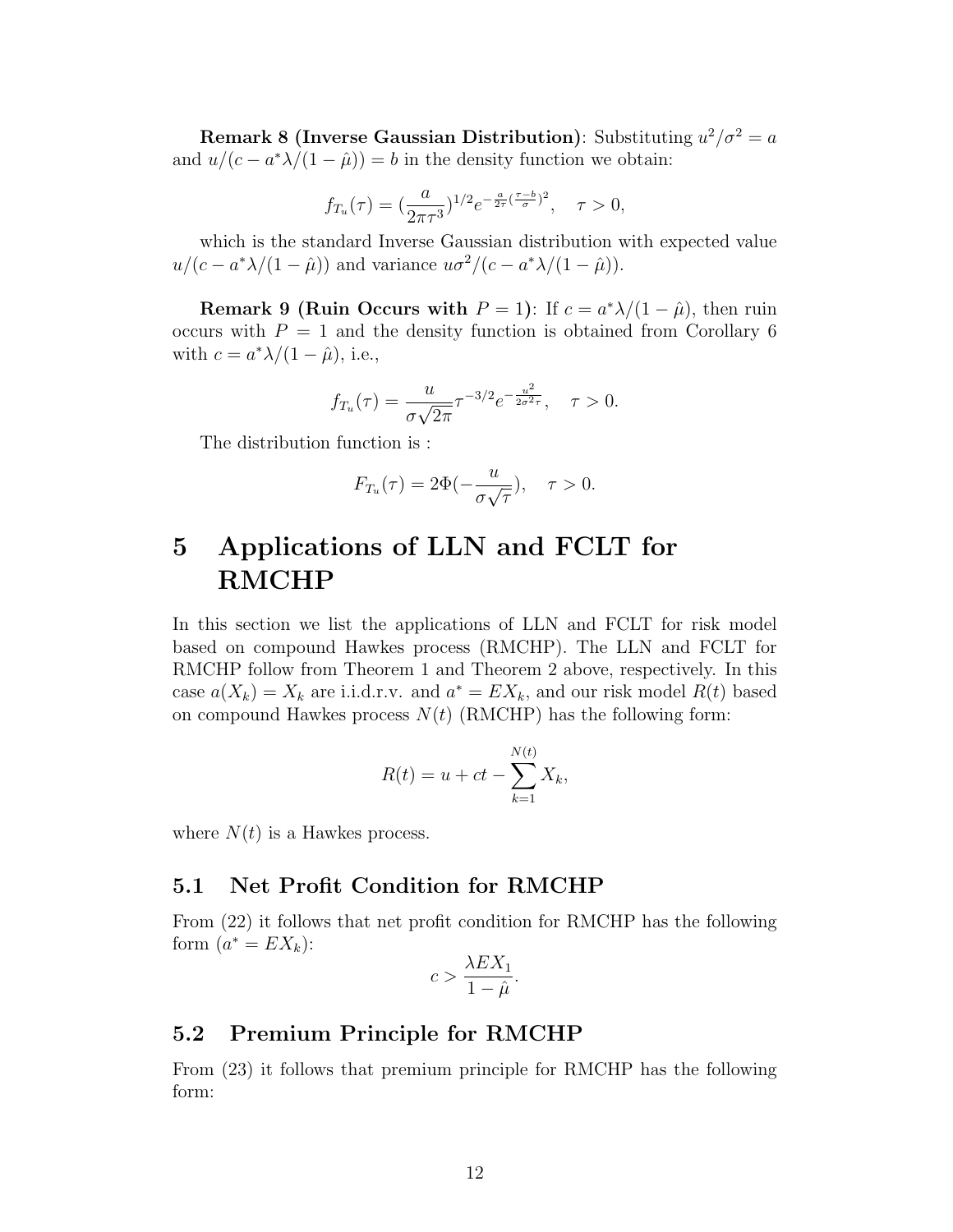$$
c = (1 + \theta) \frac{\lambda E X_1}{1 - \hat{\mu}},
$$

where  $\theta > 0$  is the safety loading parameter.

## 5.3 Ruin Probability for RMCHP

From (24) it follows that the ruin probability for RMCHP has the following form:

$$
\psi(u,\tau) = \Phi(-\frac{u + (c - EX_1 \lambda/(1-\hat{\mu}))\tau}{\sigma \sqrt{\tau}})
$$

+ 
$$
e^{-\frac{2(c - EX_1\lambda/(1-\hat{\mu}))}{\sigma^2}u}\Phi\left(-\frac{u - (c - EX_1\lambda/(1-\hat{\mu}))\tau}{\sigma\sqrt{\tau}}\right).
$$

**Remark 10.** Here,  $\sigma = Var(X_k)\sqrt{\lambda/(1-\hat{\mu})}$  (see Remark 7.).

## 5.4 Ultimate Ruin Probability for RMCHP

From (25) it follows that the ultimate ruin probability for RMCHP has the following form:

$$
\psi(u) = 1 - \phi(u) = P(T_u < +\infty) = e^{-\frac{2(c - EX_1 \lambda/(1 - \hat{\mu}))}{\sigma^2}u}.
$$

## 5.5 The Probability Density Function of the Time to Ruin

From (26) it follows that the probability density function of the time to ruin for RMCHP has the following form:

$$
f_{T_u}(\tau) = \frac{u}{\sigma\sqrt{2\pi}} \tau^{-3/2} e^{-\frac{(u - (c - EX_1\lambda/(1 - \hat{\mu}))\tau)^2}{2\sigma^2 \tau}}, \quad \tau > 0.
$$

# 6 Applications of LLN and FCLT for RMCPP

In this section we list, just for completeness, the applications of LLN and FCLT for risk model based on compound Poisson process (RMCPP). The LLN and FCLT for RMCPP follow from Section 5 above. In this case  $a(X_k) = X_k$  are i.i.d.r.v. and  $a^* = EX_k$ , and  $\hat{\mu} = 0$  and our risk model  $R(t)$  based on compound Poisson process  $N(t)$  (RMCHP) has the following form:

$$
R(t) = u + ct - \sum_{k=1}^{N(t)} X_k,
$$

where  $N(t)$  is a Poisson process.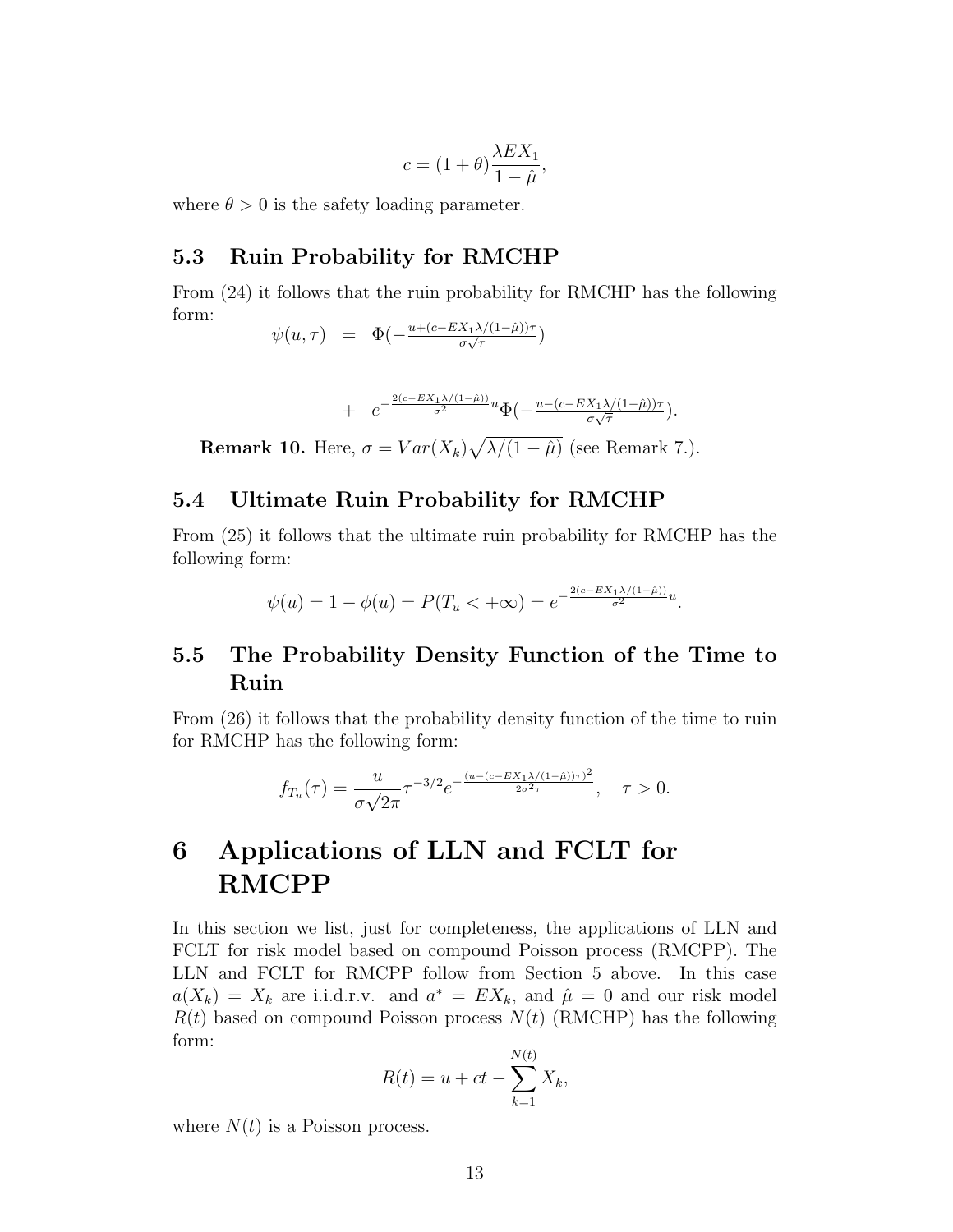Of course, all the results below are classical and well-known (see, e.g., Asmussen (2000)), and we list them just to show that they are followed from our results above.

## 6.1 Net Profit Condition for RMCPP

From (22) it follows that net profit condition for RMCPP has the following form  $(a^* = EX_k)$ :

 $c > \lambda EX_1$ .

## 6.2 Premium Principle for RMCPP

From (23) it follows that premium principle for RMCPP has the following form:

$$
c = (1 + \theta)\lambda EX_1,
$$

where  $\theta > 0$  is the safety loading parameter.

## 6.3 Ruin Probability for RMCPP

From (24) it follows that the ruin probability for RMCPP has the following form:

$$
\psi(u,\tau) = \Phi(-\frac{u + (c - EX_1\lambda)\tau}{\sigma\sqrt{\tau}})
$$

+ 
$$
e^{-\frac{2(c - EX_1\lambda)}{\sigma^2}u}\Phi\left(-\frac{u - (c - EX_1\lambda)\tau}{\sigma\sqrt{\tau}}\right).
$$

**Remark 11.** Here,  $\sigma = Var(X_k)$  $\lambda$  because  $\hat{\mu} = 0$  (see remark 7.).

## 6.4 Ultimate Ruin Probability for RMCPP

From (25) it follows that the ultimate ruin probability for RMCPP has the following form:

$$
\psi(u) = 1 - \phi(u) = P(T_u < +\infty) = e^{-\frac{2(c - EX_1\lambda)}{\sigma^2}u}.
$$

## 6.5 The Probability Density Function of the Time to Ruin for RMCPP

From (26) it follows that the probability density function of the time to ruin for RMCPP has the following form:

$$
f_{T_u}(\tau) = \frac{u}{\sigma\sqrt{2\pi}} \tau^{-3/2} e^{-\frac{(u - (c - EX_1\lambda)\tau)^2}{2\sigma^2 \tau}}, \quad \tau > 0.
$$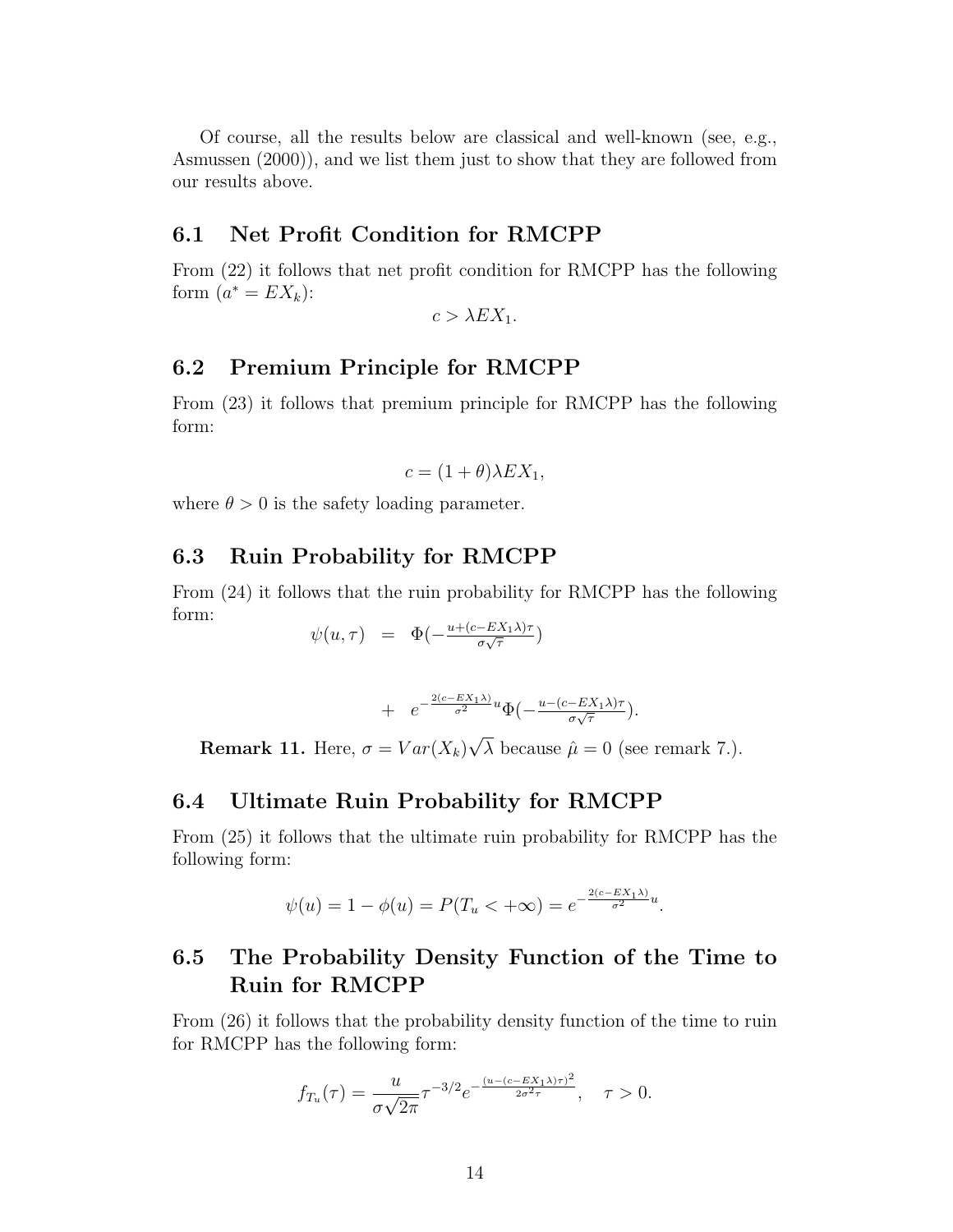# 7 Conclusion and Future Work

In this paper, we introduced a new model for the risk process based on general compound Hawkes process (GCHP) for the arrival of claims. We call it risk model based on general compound Hawkes process (RMGCHP). The Law of Large Numbers (LLN) and the Functional Central Limit Theorem (FCLT) have been proved. We also studied the main properties of this new risk model, net profit condition, premium principle and ruin time (including ultimate ruin time) applying the LLN and FCLT for the RMGCHP. We showed similar results for risk model based on compound Hawkes process (RMCHP) and applied them to the classical risk model based on compound Poisson process (RMCPP). The future work will be devoted to the implementations of the obtained results to some insurance problems and preparation of numerical results.

# Acknowledgement

The author thanks the organizers of the 21st International Congress on Insurance: Mathematics and Economics-IME 2017, July 3-5, 2017, TUW, Vienna, for their kind invitation to present the results of the paper.

# References

Asmussen, S. (2000): Ruin Probabilities. World Scientific, Singapore.

Asmussen, S. and Albrecher, H. (2010): Ruin Probabilities. 2nd edition, World Scientific, Singapore.

Bacry, E., Mastromatteo, I. and Muzy, J.-F. (2015): Hawkes processes in finance. Market Microstructure and Liquidity, June 2015, Vol. 01, No. 012.

Daley, D.J. and Vere-Jones, D. (1988): An Introduction to the theory of Point Processes. Springer.

Dassios, A. and Zhao, HB. (2011): A dynamic contagion process. Adv. in Appl. Probab, Volume 43, Number 3, 814-846.

Dassios, A. and Jang, J. (2012): A Double Shot Noise Process and Its Application in Insurance. J. Math. System Sci., 2, 82-93.

Embrechts, P., Liniger, T. and Lin, L. (2011): Multivariate Hawkes Processes: An Application to Financial Data. Journal of Applied Probability, 48A, 367-378.

Hawkes, A. G. (1971): Spectra of some self-exciting and mutually exciting point processes. Biometrika, 58, 83-90.

Jang, J. and Dassios, A. (2013): A bivariate shot noise self-exciting process for insurance. Insurance: Mathematics and Economics, 53 (3), 524-532.

Norris, J. R. (1997): Markov Chains. In Cambridge Series in Statistical and Probabilistic Mathematics. UK: Cambridge University Press.